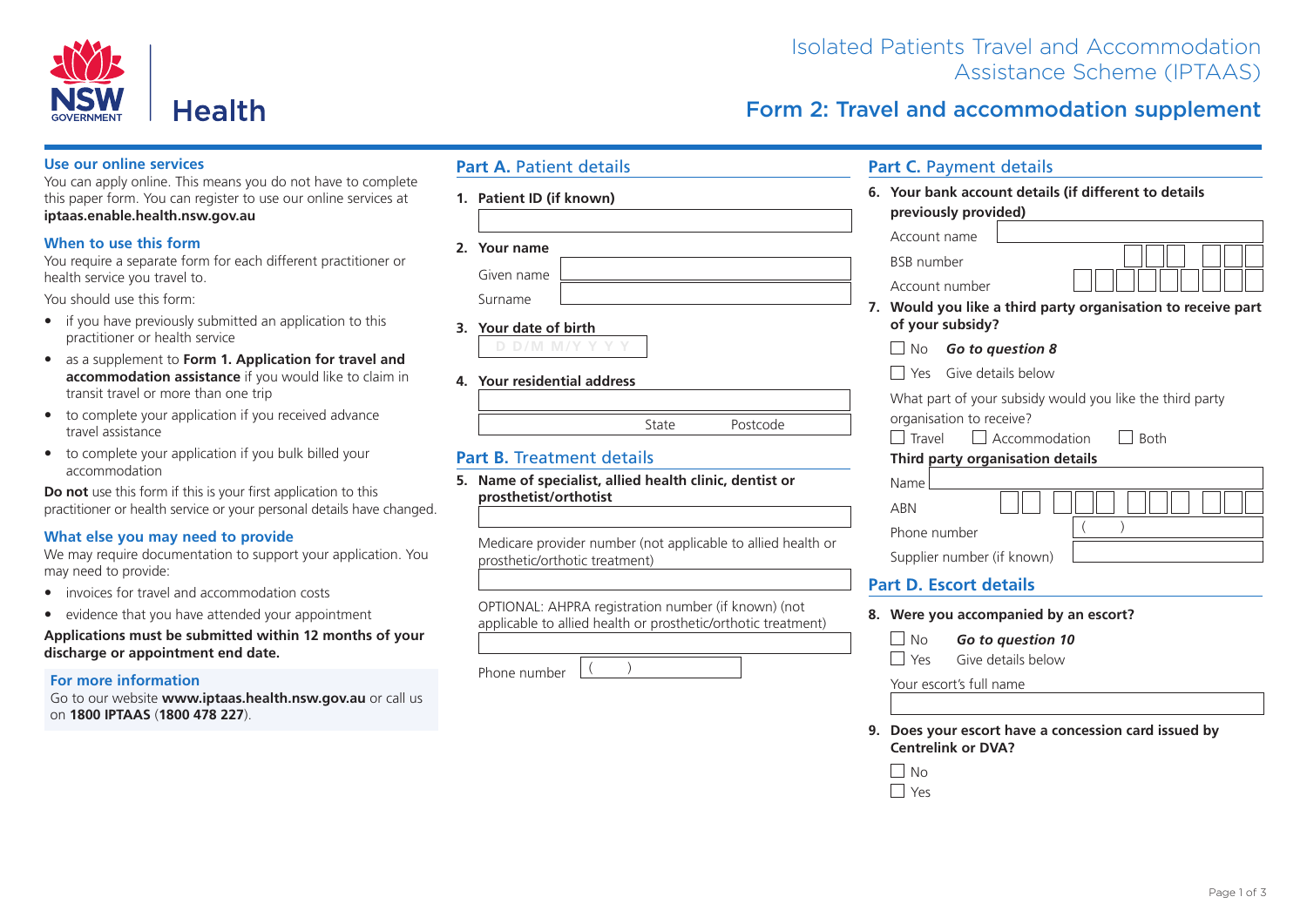# **Part E.** Travel and accommodation details

You need to provide invoices for travel and accommodation costs (except private vehicle travel and private accommodation) with your application.

If you need to travel by commercial air, you should get an air approval. Your practitioner or their authorised representative must contact IPTAAS to get an air approval. You will only get an air approval if you meet the air approval criteria.

#### **10. If applicable, what is your air approval code?**

### Key for completing the table:

| Travel mode:             | People travelli    |
|--------------------------|--------------------|
| Private vehicle - PV     | Patient only $- P$ |
| Public transport - PT    | Escort only $- E$  |
| Commercial air - AIR     | Patient and esco   |
| Community transport – CT |                    |
| Emergency transport - ET |                    |
| $Taxi - TX$              |                    |

**People travelling:** atient and escort – PE **Trip type:** One way – O Return – R

Bulk

| <b>Travel dates</b>             | Travel People<br>Trip    | Address         | Appointment                    | Hospitalisation dates         | Accommodation                                               | Bull   |
|---------------------------------|--------------------------|-----------------|--------------------------------|-------------------------------|-------------------------------------------------------------|--------|
|                                 | mode   travelling   type |                 | date                           | (if applicable)               | dates (if applicable)                                       | bill   |
| Start<br>$\frac{1}{2}$          |                          | From            | Start date<br>$\left  \right $ | Admission<br>1 <sup>1</sup>   | Check in<br>$\frac{1}{2}$                                   | $\Box$ |
| End<br>$\frac{1}{2}$            |                          | To              | End date<br>$\left  \right $   | Discharge<br>$\frac{1}{2}$    | Check out<br>$\frac{1}{2}$                                  |        |
| Start<br>$\left  \right $       |                          | From            | Start date<br>$/$ /            | Admission<br>$\left  \right $ | Check in<br>$\left  \right $                                | $\Box$ |
| End<br>$\prime$ /               |                          | To              | End date<br>$\left  \right $   | Discharge<br>$\frac{1}{2}$    | Check out<br>$\left  \right $                               |        |
| Start<br>$\frac{1}{2}$          |                          | From            | Start date<br>$\frac{1}{2}$    | Admission<br>1                | Check in<br>$/$ /                                           | $\Box$ |
| End<br>$\overline{\phantom{a}}$ |                          | To              | End date<br>$\frac{1}{2}$      | Discharge<br>$/$ /            | Check out<br>$\left  \right $                               |        |
| Start<br>$\frac{1}{2}$          |                          | From            | Start date<br>$/$ /            | 1<br>Admission                | Check in<br>$\frac{1}{2}$                                   | $\Box$ |
| End<br>$\overline{\phantom{a}}$ |                          | To              | End date<br>$\frac{1}{2}$      | $/$ /<br>Discharge            | Check out<br>$\frac{1}{2}$                                  |        |
| Start<br>$\frac{1}{2}$          |                          | From            | Start date<br>$/$ /            | $\frac{1}{2}$<br>Admission    | Check in<br>$\frac{1}{2}$                                   | $\Box$ |
| End<br>$\overline{\phantom{a}}$ |                          | To              | End date<br>$\frac{1}{2}$      | Discharge<br>$/$ /            | Check out<br>$\left  \right $                               |        |
| Start<br>$/$ /                  |                          | From            | Start date<br>$\frac{1}{2}$    | 1<br>Admission                | Check in<br>$/$ /                                           | $\Box$ |
| End<br>$\overline{\phantom{a}}$ |                          | To              | End date<br>$\frac{1}{2}$      | Discharge<br>1/               | Check out<br>$\left  \right $                               |        |
| Start<br>$\frac{1}{2}$          |                          | From            | Start date<br>$\frac{1}{2}$    | 1<br>Admission                | Check in<br>$\frac{1}{2}$                                   | $\Box$ |
| End<br>$\frac{1}{2}$            |                          | To              | End date<br>$/$ /              | $/$ /<br>Discharge            | Check out<br>$\frac{1}{2}$                                  |        |
| Start<br>$\frac{1}{2}$          |                          | From            | Start date<br>$\frac{1}{2}$    | 1<br>Admission                | Check in<br>$\frac{1}{2}$                                   | $\Box$ |
| End<br>$\left  \right $         |                          | To              | End date<br>$\frac{1}{2}$      | 1<br>Discharge                | Check out<br>$\left  \right $                               |        |
| Start<br>$/$ /                  |                          | From            | $\frac{1}{2}$<br>Start date    | 1 <sup>1</sup><br>Admission   | Check in<br>$\frac{1}{2}$                                   | $\Box$ |
| End<br>$\sqrt{ }$               |                          | To              | End date<br>$\left  \right $   | $\frac{1}{2}$<br>Discharge    | Check out<br>$\frac{1}{2}$                                  |        |
| Start<br>$\left  \right $       |                          | From            | Start date<br>$\frac{1}{2}$    | Admission<br>$\frac{1}{2}$    | Check in<br>$\frac{1}{2}$                                   | $\Box$ |
| End<br>$\sqrt{ }$               |                          | To              | End date<br>$/$ /              | $/$ /<br>Discharge            | Check out<br>$\frac{1}{2}$                                  |        |
| Start<br>$\left  \right $       |                          | From            | Start date<br>$\frac{1}{2}$    | Admission<br>$\left  \right $ | Check in<br>$\frac{1}{2}$                                   | $\Box$ |
| End<br>$\sqrt{ }$               |                          | To              | End date<br>$\frac{1}{2}$      | Discharge<br>$/$ /            | Check out<br>$\left  \right $                               |        |
| Start<br>$\left  \right $       |                          | From            | Start date<br>$\frac{1}{2}$    | 1/<br>Admission               | Check in<br>$\frac{1}{2}$                                   | $\Box$ |
| End<br>$\left  \right $         |                          | $\overline{10}$ | End date<br>1 <sup>1</sup>     | Discharge<br>$\frac{1}{2}$    | Check out<br>$\left  \begin{array}{cc} \end{array} \right $ |        |